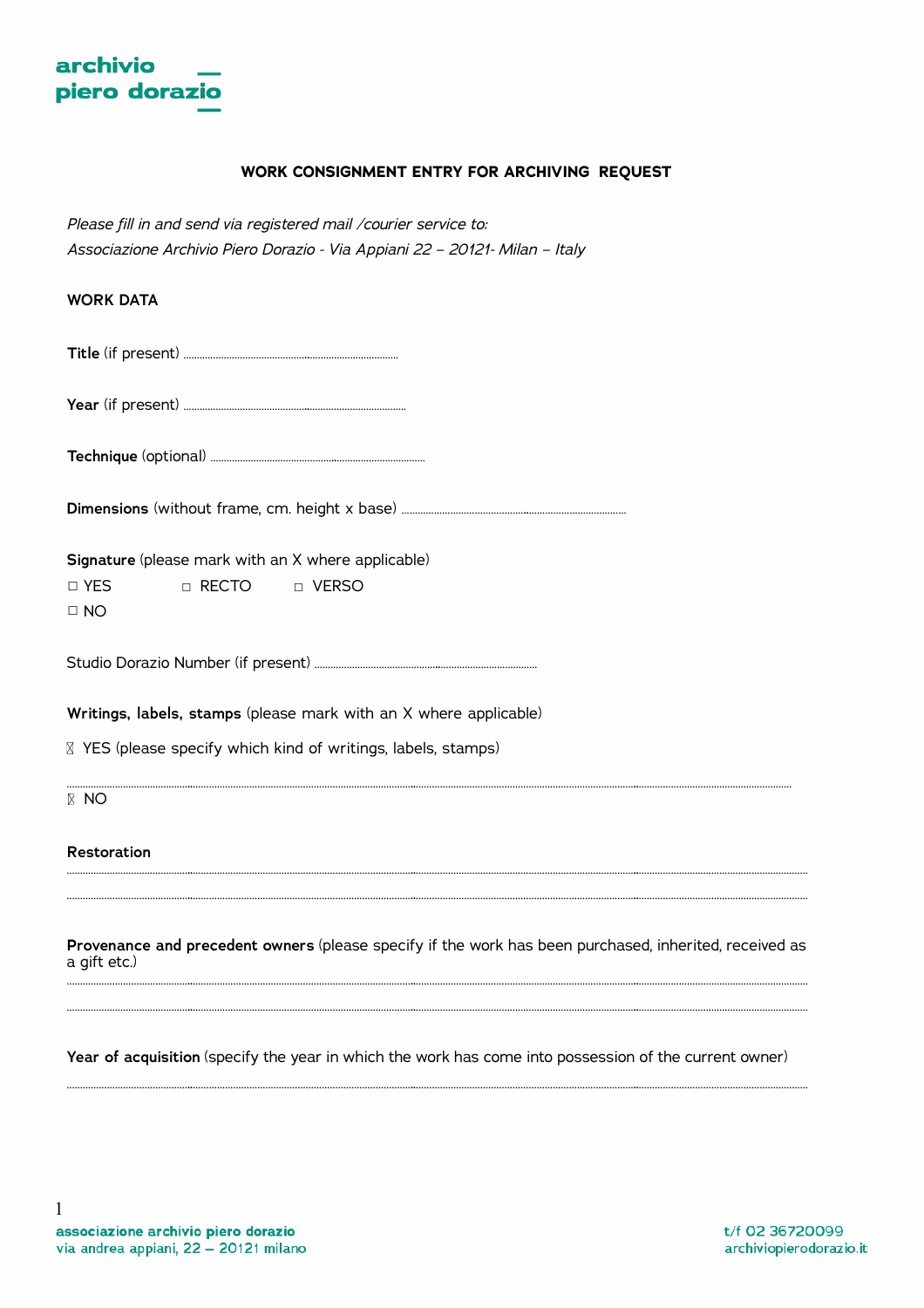

Existing archiving /authentication certificates (if present)

Exhibitions (title, place, city, dates and year)

Bibliography (author, text title, book title, publisher, city, page nr.)

Attachments (work photos, Xerox copies of existing certificates, authenticity certificates signed by the artist or documents related to the provenance, bank documents and checks, etc.)

| <b>APPLICANT'S INFORMATION</b> |  |
|--------------------------------|--|
|                                |  |
|                                |  |
|                                |  |
|                                |  |
|                                |  |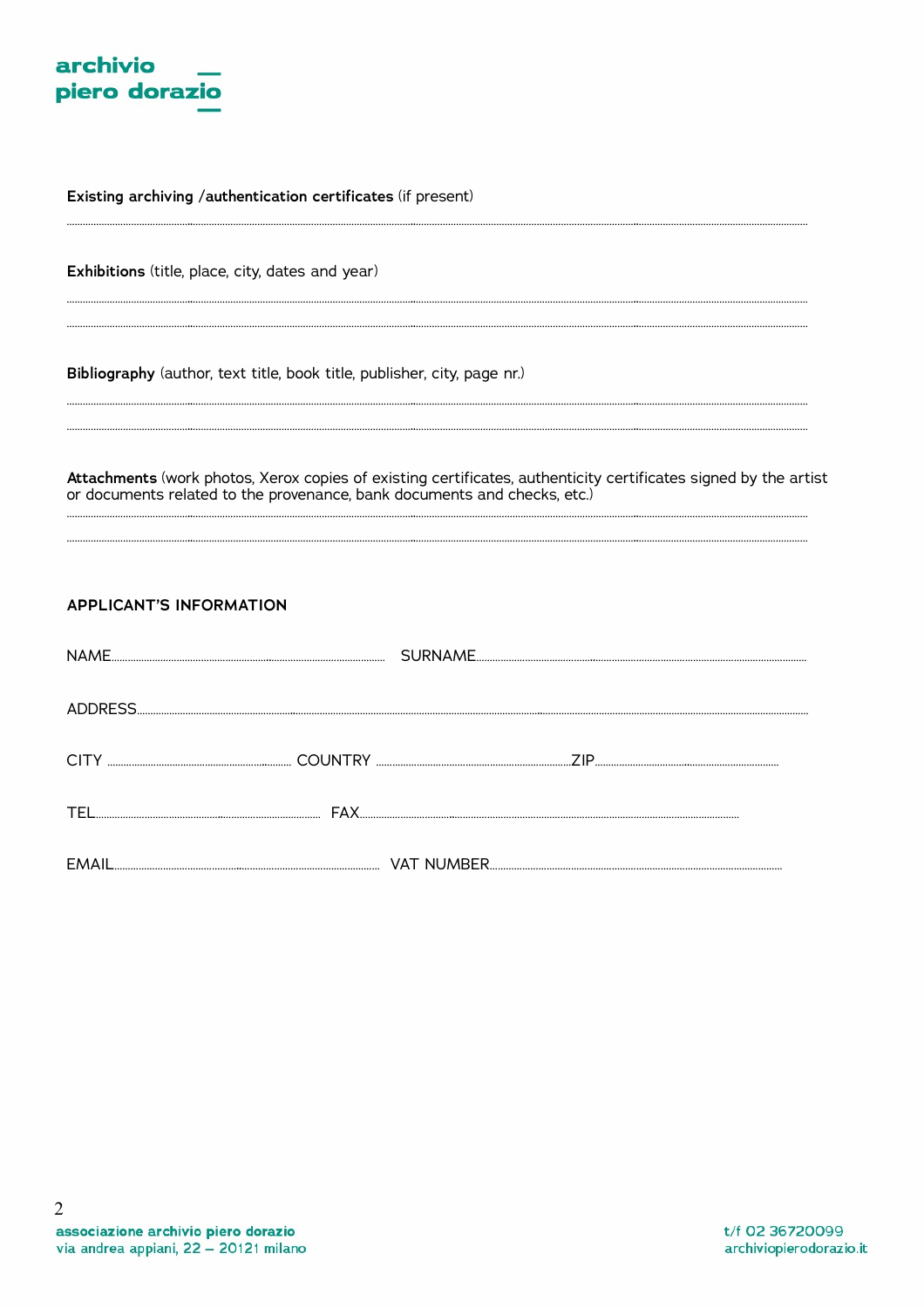

# **OWNER'S INFORMATION** – if different from the applicant's –

| NAME.   |  |  |
|---------|--|--|
|         |  |  |
| ADDRESS |  |  |
|         |  |  |
| CITY    |  |  |
|         |  |  |
| TEL     |  |  |
|         |  |  |
| EMAIL   |  |  |

# **PLEASE SPECIFY HOW YOU WANT TO BE CITED IN THE CATALOGUE RAISONNÉ**

☐ Name, surname, city/Business name, city

☐ Private Collection

☐ Other …………………………………

#### *Data handling and publication agreement*

*If the Owner wishes to appear expressly in the Catalog Raisonné with his/her name (to be indicated above), with the following subscription he authorizes, in accordance with current legislation, the Archivio Piero Dorazio to publish the desired wording.*

*Without this specific authorization, "Private Collection" will be indicated in the catalogue raisonné* 

*Print first and last name ……………………………………………* 

*Date……………………………………………Signature…………………………………………*

## **INSTRUCTIONS FOR REQUESTING THE ARCHIVING OF A WORK BY PIERO DORAZIO**

The Associazione culturale Archivio Piero Dorazio (herein after "Archivio Dorazio") is the sole entity entrusted with archiving the artist's oeuvre and with offering a certification service of the artist's work for collectors who wish to register their work with the Archivio.

The Archivio Piero Dorazio does not offer value estimates.

The legal/physical entity identified and indicated in the Work Consignment Entry (herein "applicant"), who wishes to receive an archive certificate and therefore, to include a work by Piero Dorazio (herein "work") in the Archivio Dorazio, is invited to read and accept in whole these Archiving Rules and the following terms and conditions of work evaluation.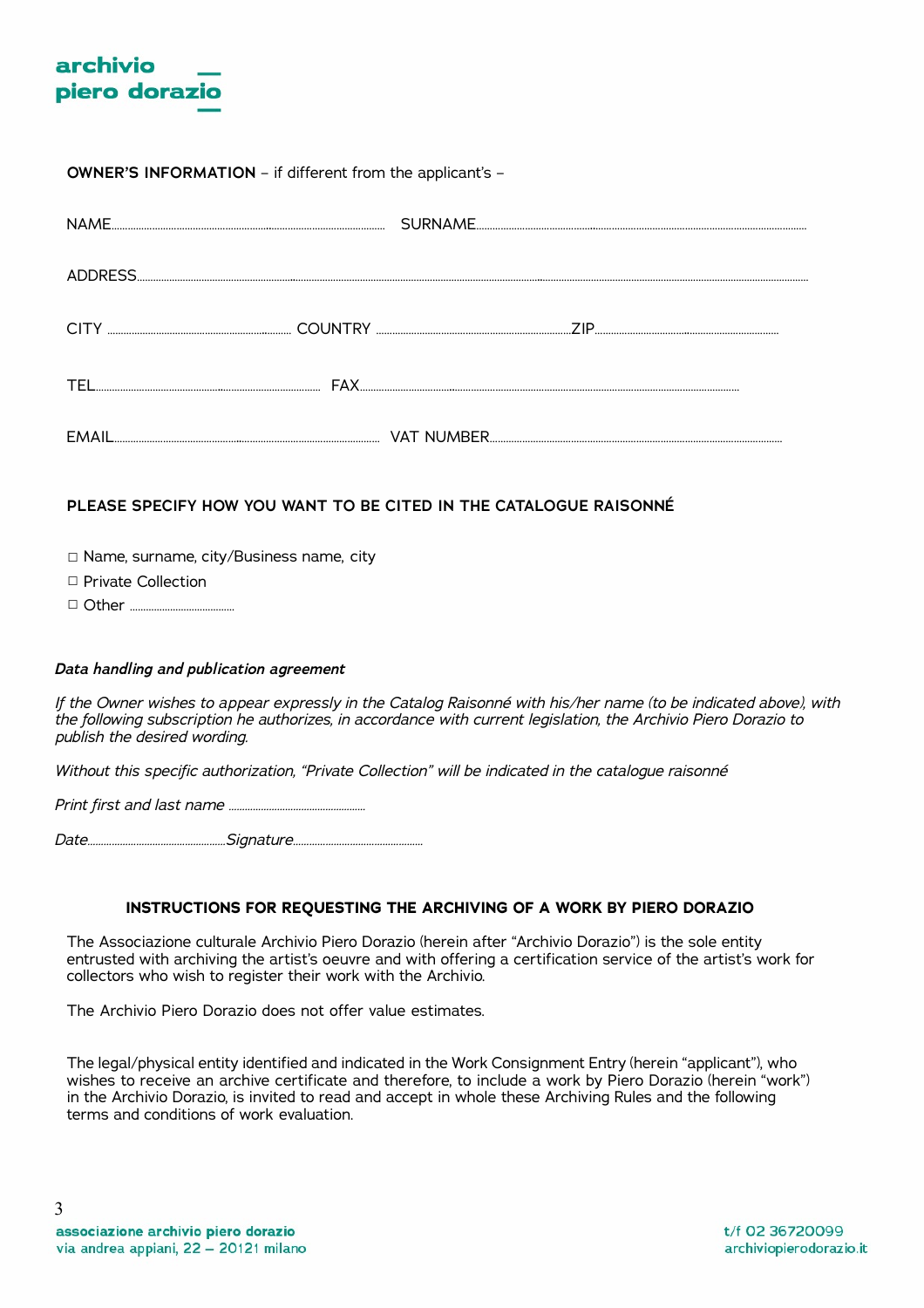

The Scientific and Appraisal Committee of the Archivio Dorazio (herein "Technical Committee") has a reunion every three months to examine works submitted for their assessment and in the event of a positive outcome, the works will be registered with the Archivio Dorazio.

## 1. Required documents.

The applicant must send, at his own expense, by registered mail or courier, the following materials for our archives:

- a) The Scheda di Deposito dell'Opera il Regolamento per l'Archiviazione and The Privacy Disclaimer D. lgs. 30 giugno 2003 n. 196 and the EU GDPR 2016/679 filled-in in all its parts and signed by the applicant and/or owner;
- b) ID of the applicant and/or owner:
- c) Photographic material of the work (see below);
- d) The waiver of the photographer and/or photography studio that took the pictures of the works sent;
- e) Receipt of payment (bank transfer) for charges concerning secretariat and archive management (see below).

The applicant is solely responsible for the truth and accuracy of the statements provided.

The Archivio Dorazio may begin to evaluate the documentation only if it possesses all documents (signed) by the applicant.

Any documentation sent to the Archivio Dorazio cannot be returned.

## 2. Photographic material.

The applicant shall send a hard copy via post or courier (at your expense) of the following professional images in digital files and printed on photographic paper, with color scale indications:

- Digital files of front and back of work, with color scale (A4 format with 600dpi res on CD or USB storage key).
- 3 color prints of the front (professional 18 x 24 cm format);
- 3 color prints of the back with frame (professional 18 x 24 cm format);
- 3 color prints of signature detail and of any stamps, labels, or writings.

The applicant must attach the waiver for image rights in the event the work is published, signed by the photographer.

Upon request, photographic documentation can be done by a photographer suggested by the Archivio Dorazio. Deadlines, costs, and other terms must be agreed upon directly with the photographer.

## 3. Archiving fees.

# **The archiving fee due for each work is**:

- € 800 (+22% VAT) for oil on canvas works
- € 500 (+22% VAT) for works on paper (not multiples)
- € 500 (+22% VAT) for sculptures (not multiples)
- € 200 (+22% VAT) for prints and multiples
- € 200 (+22% VAT) for ceramics and other types of works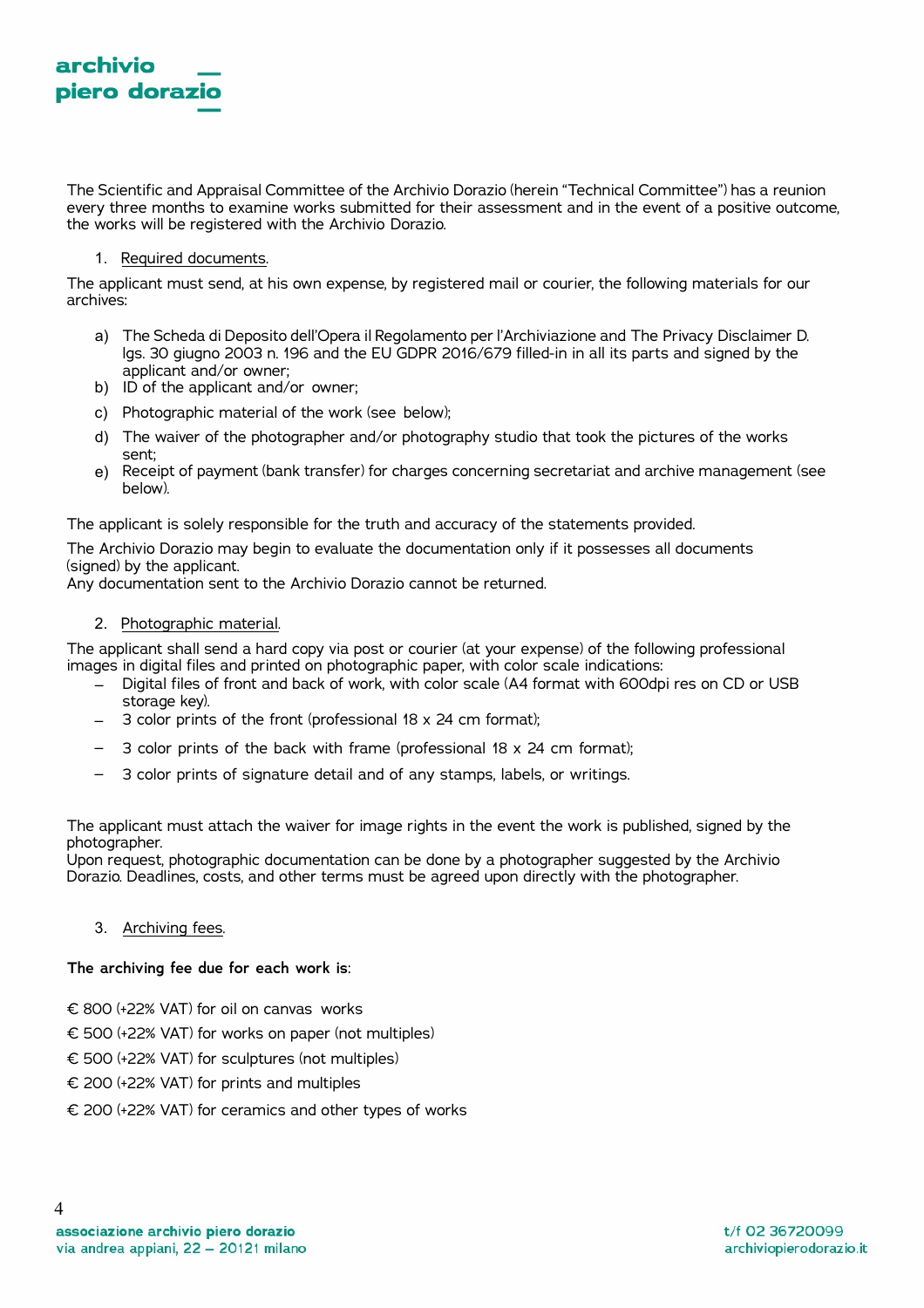

Payment must be made by bank transfer:

Account:**Associazione Archivio Piero Dorazio presso Banca Intesa San Paolo**.

IBAN: IT28C0306909606100000103868 BIC: BCITITMM

Description: First and last name of applicant (if different from the person issuing the bank transfer).

The applicant must send a copy of the bank receipt based on the type of work under examination, together with other bank/tax information so that an invoice can be issued. Any special appraisals, calligraphic appraisals, and radiographs will be calculated separately.

Even in the event your work cannot be authenticated, the Archivio Piero Dorazio cannot reimburse, for any reason whatsoever, any analyses costs.

# 4. Work shipping.

Once the documentation has been sent, the Archivio Dorazio will contact you by phone. A date will be set for the work to be picked up and examined by the Technical Committee.

The shipping (no frame and/or casing) to the address in Milan as indicated by the Archivio Dorazio will be at the expense of the applicant and under his exclusive responsibility. Once the evaluation has ended, the applicant will be responsible for picking up the work at the invitation of the Archivio Dorazio, committing himself to keep it at the disposal of the Committee for as long as it deems fit, even during assessments of a legal nature, if necessary.

In the event the work is not picked up, the Archivio Dorazio will be exonerated—according to conditions established by the law—concerning the safety and storage of the work and it may oblige the applicant to pay a fine of €100 per day for every late day, except for reimbursement of any possible active expenses towards the work's storage.

#### 5. Insurance.

The applicant must stipulate and document a valid insurance policy that guarantees the work against all risk (theft, loss, damage, destruction, or any other harm done to the work itself) during shipping and storage at the Archivio Dorazio.

In addition to the insurance policy, the applicant expressly releases from liability the Archivio Dorazio with respect to any partial and/or total damage to the work, and/or theft during the examination of the Technical Committee and its time at the Archivio Dorazio.

# 6. Archive Certificate and times for issue.

Except in the event further examination or analysis is required, the outcome of the assessment will be indicated within 3 months from when the Technical Committee meets.

In the event that the outcome is positive the Archivio will send to the applicant, by registered mail or international courier, an Archive Certificate.

In the event of new information or updated scientific knowledge, the Archivio Dorazio has the right to change its decision regarding a work that has been previously examined by the Technical Committee. Under no circumstances Archivio Piero Dorazio will release duplicates of the certificate.

#### 7. Archive denial: Limitation of responsibility and renouncing action.

The applicant is obliged to accept the response of the Technical Committee as regards the assessment of the work. It irrevocably renounces any claim and/or act of reparation, according to law, as regards the Archivio Dorazio, and any of its staff, employees, or consultants.

The applicant also guarantees for his assignees and/or licensees of non-archived works, releasing from liability the Archivio Dorazio from third-party claims, to whom he is obliged to communicate any possible negative outcome.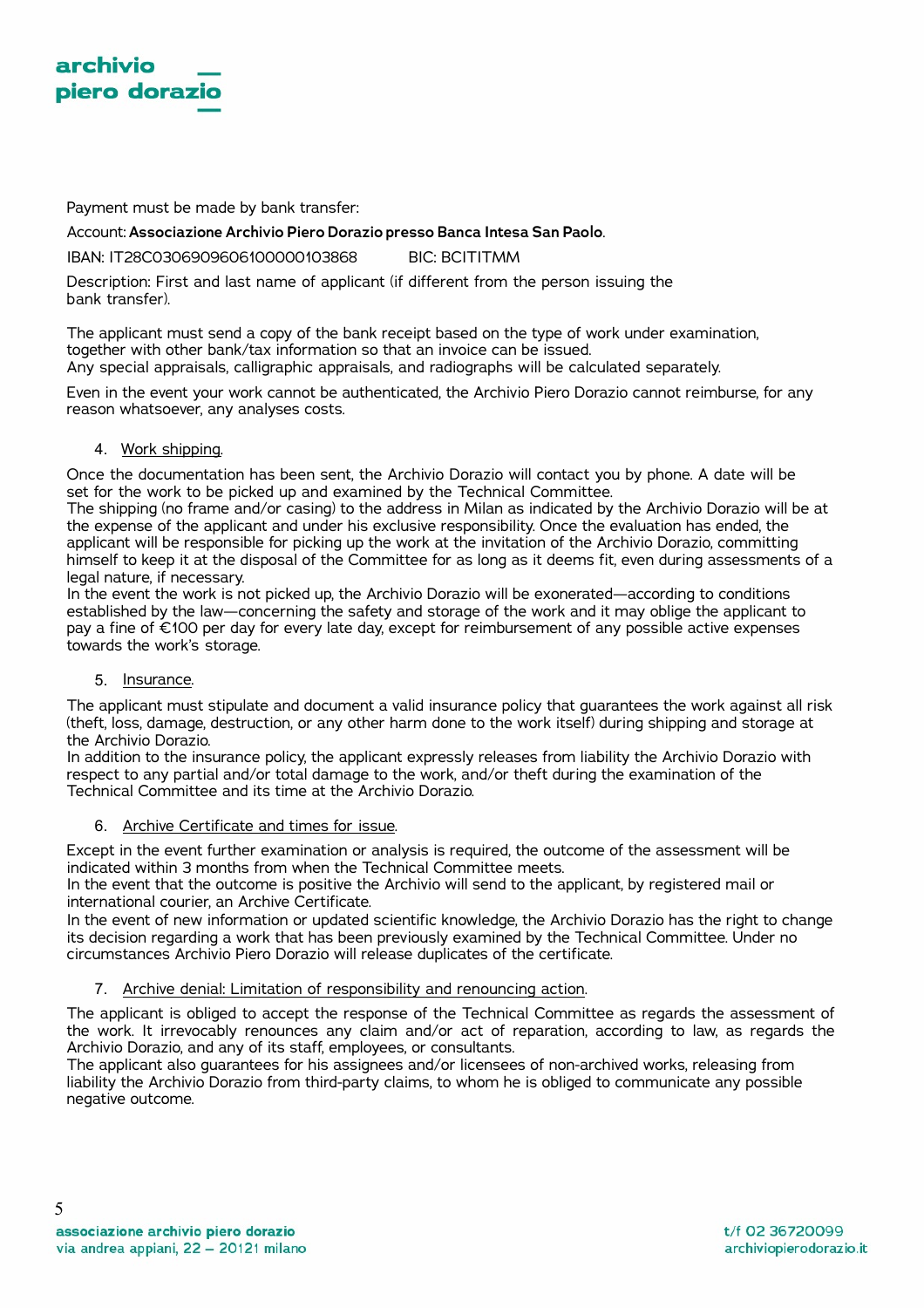

In the case the Archivio Dorazio may be held responsible for actions or events of any kind brought about by its relationship with the applicant, this responsibility can in no way exceed what was paid by the applicant as regards reimbursement for initiating the archiving request process.

## 8. Updating information on the archived work.

In the event the archived work is licensed to third parties, and within the limits of existing laws concerning privacy, the owner of the work is obliged to inform the Archivio Dorazio, which will update its information on the work.

#### 9. Language, applicable law and exclusive court.

This contract is stipulated in Italian. If translated into another language, in the event of discrepancies and misunderstandings, the Italian version will prevail.

Italian material law is applied to this agreement, to all its clauses and all its aspects not expressly regulated.

Any contention that may arise concerning the content of this agreement, its interpretation and/or execution, will come under Italian jurisdiction and, more specifically and exclusively, the Court of Milan.

Date

The undersigned applicant has read all the terms indicated in these Regulations and accepts them all.

**Signature** 

According to arts. 1341 and 1342 c.c., the applicant specifically approves the following clauses:

1) Required documentation; 3)

Archiving process costs;

………………………………………………..

………………………………………………..

4) Shipping: exoneration from any responsibility in the event the work is not picked up;

- 5) Insurance: release from liability;
- 6) Archive certificate and issue times;
- 7) Rejection of application: Limiting responsibility and renouncing actions;
- 9) Exclusive court.

Date

……………………………………………….. Signature of applicant ………………………………………………..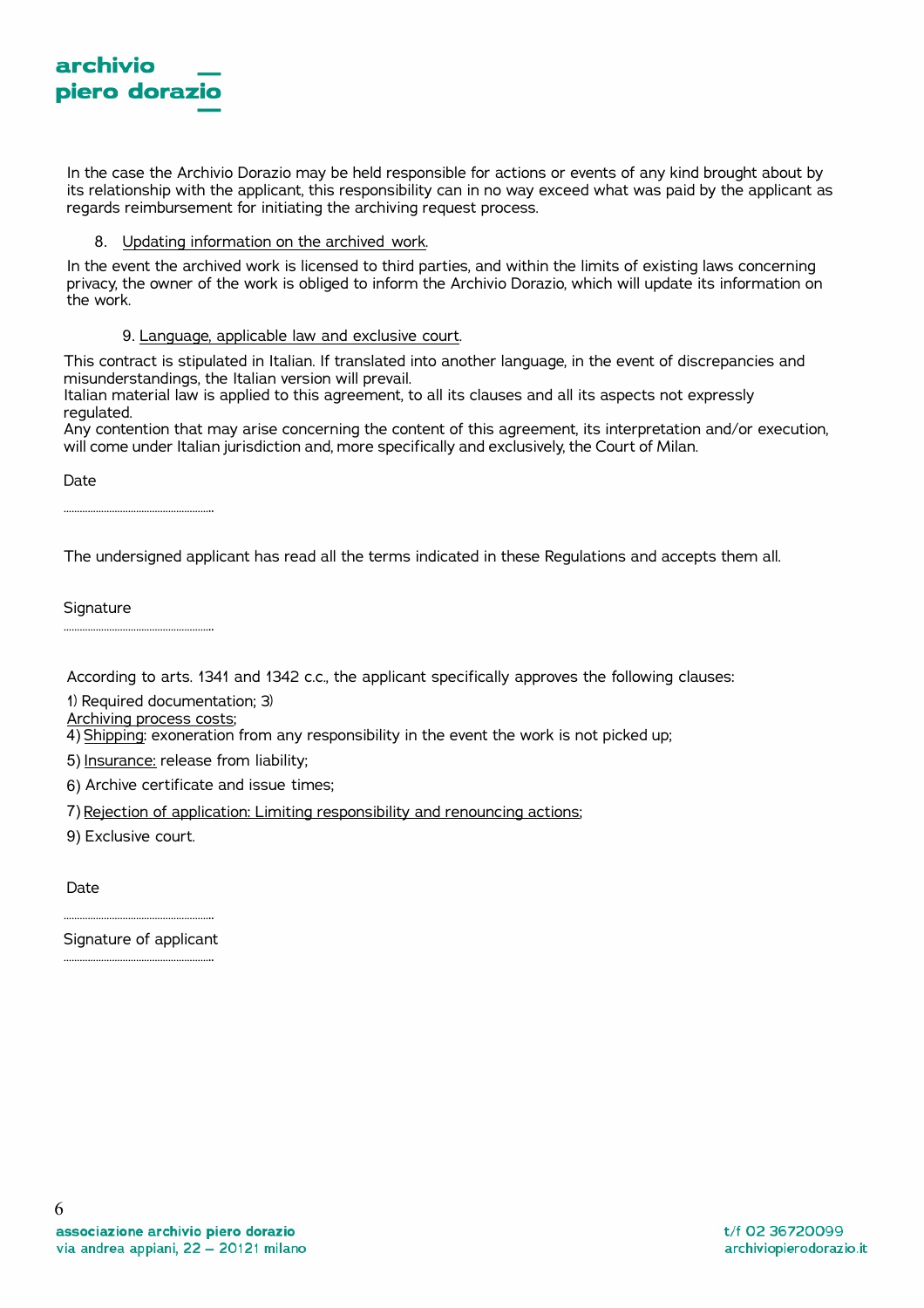## **PRIVACY DISCLAIMER D. lgs. 30 giugno 2003 n. 196 e successive modifiche and Art 13, and the EU GDPR 2016/679**

Dear Mr./Mrs.

We wish to inform you that EU regulation 2016/679 (GDPR) regards the safeguarding of people and other subjects with respect to the handling of personal data.

The Association "Piero Dorazio Archive" as owner of the processing of the personal data you have provided, makes this information available in compliance with the obligations deriving from the national legislative decree. June 30, 2003 n. 196, Code regarding the protection of personal data, and subsequent amendments made by Legislative Decree August 10, 2018 No. 101 and European pursuant to and for the purposes of Article 13 EU Reg. 679/2016 (GDPR).

1. Data Controller and location: Association "Archivio Piero Dorazio", with registered office in via Andrea Appiani 22, 20121, Milan, P.IV.A./C.F. 08780570969, in the person of the President of the board of directors dr. Mirko Orsi (hereinafter "Owner" or "Dorazio Archive"); tel. 02.36720099, e-mail address: segreteria@archiviopierodorazio.it

2. Legal basis and purpose of the treatment: The legal basis of the treatment lies in the request for advice from the Archivio Piero Dorazio Association and specifically will be functional to the execution of this contract. Your consent may result not only from this signed information, but also from any unequivocal positive act.

The subject of the treatment will be all personal data, provided, transferred or that it will transfer for the purpose of establishing, managing, executing and concluding the contractual relationship concerning the archiving request, by completing and signing the Work Consignment Entry for Archiving Request and of the Archiving Instructions (by way of example, data such as: name, surname, address, owner, titles of origin, together with the attached documentation including that referring to third parties, etc.), or personal data known by the Owner in the context of further activities performed in your favor.

These personal data will be processed by the Data Controller with manual or IT tools, for the following operations expressly requested and authorized by you: a) purposes instrumental to the establishment, management, execution and / or conclusion of the assistance and / or consultancy relationship concerning the request archiving and historical research; b) purposes related to the management of the aforementioned relationship, or to operational / management needs (e.g., accounting, tax, insurance, conservation, postal, credit management, etc.); c) purposes related to the fulfillment of obligations deriving from national and / or community legislation and / or imparted by authorities legitimated by the law; d) examination and verification also with third parties (e.g., natural, legal persons, entities and / or public authorities) of the information you have provided; e) examination of the work filed together with the related documentation based on its archiving if deemed authentic; f) digitization, registration and management of data within the computer database of the Dorazio Archive; g) publication in any format, language and territory of the data in the Catalog Raisonné of Piero Dorazio's works, as well as, publication and exhibition in private and public exhibitions in Italy and abroad, and / or insertion in publications in any format, language and territory including the website of the Dorazio Archive: www.archiviopierodorazio.it; h) for information, dissemination and / or promotion purposes, pursued by means of paper, IT or telematic tools (e.g., e-mail) such as, for example, the invitation to conferences and seminars, exhibitions, other events organized by the Dorazio or third party archives and subscription to mailing lists and the receipt of automated newsletters; i) to receive personalized information in relation to the work possibly filed and / or archived, as well as to receive direct marketing communications for sending information and communications in reference to future initiatives of the Piero Dorazio Archive Association.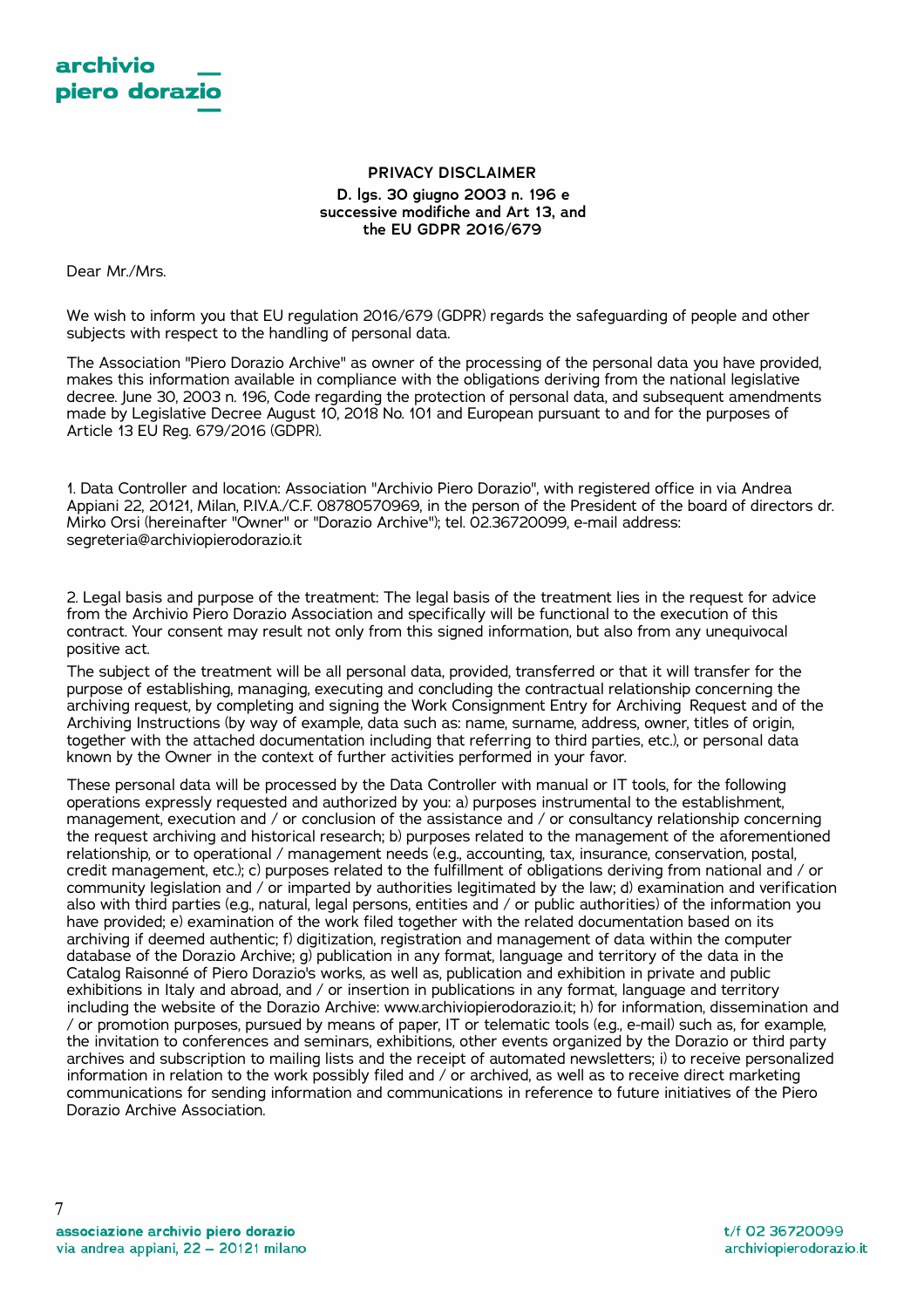

As part of the relationship with you, the Data Controller may become aware of personal data also relating to your employees or third parties (e.g., your suppliers or customers). It is assumed that you have informed these third parties about the processing that the Data Controller may carry out in the aforementioned execution, and, if required by law, you have collected the necessary consent.

3. Any recipients and / or categories of recipients of personal data:

The data may be communicated, consistently with the aforementioned purposes, to the following categories of subjects (who will act as data processors, supervisors, or independent owners, depending on the case): a) people, companies, associations, professional offices, offices and press agencies, publishing houses, which provide services or activities of assistance, collaboration, consultancy or provide their work or provide services to the Dorazio Archive, with particular but not exhaustive reference to technological, accounting, administrative, legal, insurance matters IT, tax, financial, typographic, editorial, marketing, museological and museographic, historical-scientific; b) banks, companies and insurance brokers; c) subjects to whom the right to access personal data is recognized by law or to authorities legitimated by the law; d) to the Curators of the Catalog Raisonné and their collaborators; e) as well as to subjects connected to the Data Controller by collaborative relationships, from board or control roles and in any case, also to third parties that operate, in the name and on behalf of the Data Controller, for the fulfillment of the services and operations related to the relationship contractual and for the purposes indicated in this statement.

4. Legitimate interest of the Data Controller: With this information you are aware that there is a legitimate interest of the Data Controller for the purpose of performing the contractual service.

5. Ability to transfer data abroad: As part of the processing described above, your data may be communicated to subjects established outside the EU, always in compliance with the conditions and requirements set out in chap. V of Regulation (EU) 2016/679 (GDPR);

6. Period of retention of personal data: In consideration of the nature of the treatment, consisting in the insertion of personal data in the database and in the archive that the Associazione Archivio Piero Dorazio takes care of and keeps updated, the data will be kept indefinitely, at least for the duration of the institutional activity of the Association;

7. Rights of the interested party: you will have the right: a) to access your personal data; b) Request cancellation; c) Ask for the limitation of the processing that concerns you, without prejudice to the requirements relating to the performance of the contractual relationship which constitutes its legal basis; d) Oppose the processing that is not necessary for the execution of the contractual relationship with our Association; e) Obtain the portability of your personal data.

These rights can be exercised in the forms and terms of art. 12 of Regulation (EU) 2016/679 (GDPR), by means of a written request to be sent to the Data Controller at the address segreteria@archiviopierodorazio.it. The Data Controller will make an adequate reply as soon as possible and in any case within one month of receiving the request.

8. Right to lodge a complaint with the supervisory authority: In the event of violations concerning the lawfulness of the processing of your personal data, you have the right to lodge a complaint pursuant to art. 77 of Regulation (EU) 2016/679 (GDPR) to the Guarantor for the protection of personal data;

9. Obligation to provide your personal data and consequences of your refusal: The provision of your personal data and their processing for the purposes identified above is a necessary condition for the execution of the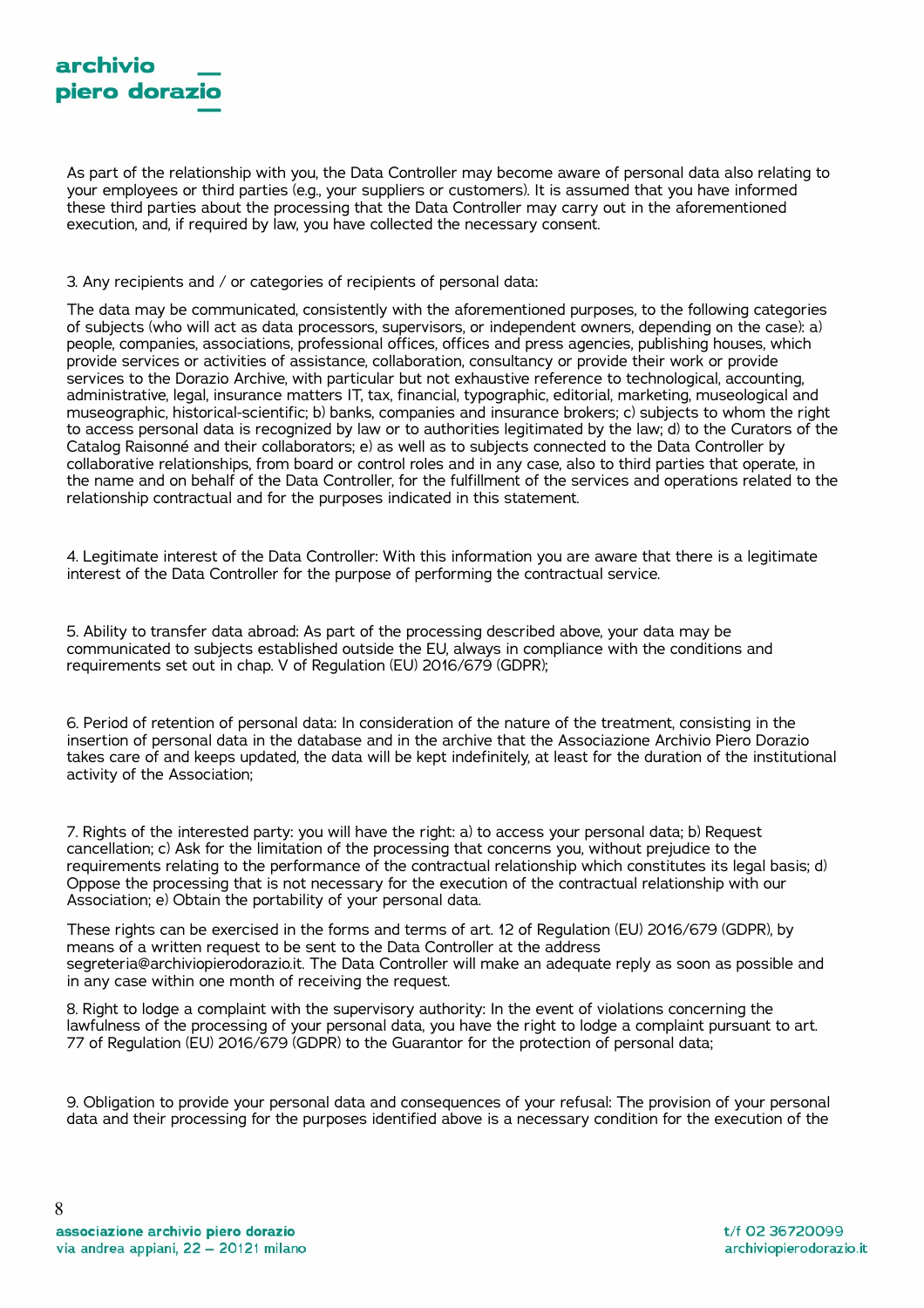# archivio piero dorazio

existing contractual relationship. Your refusal will make it impossible to establish and execute this contract. Consent of the applicant in the processing of personal data.

The undersigned …………………………………….. (Name) ………………………………………... (surname)

Tax Code: ……………………………………………………. resident ………………………………………...... …………………………………………………………………………………………………………………………………………………

Having read and understood the foregoing, it authorizes and gives consent to the processing of his/her personal data for the activities and for the purposes indicated by the Data Controller in this statement, pursuant to Legislative Decree June 30, 2003 n. 196, Code regarding the protection of personal data, and subsequent amendments made by Legislative Decree 10 August 2018 n.101 and with particular reference to the so-called data "Sensitive" of art. 9 of Regulation (EU) 2016/679 (GDPR).

………………………………………….. (place) ……………………….…………………. (date)

Signature of the holder ……………………………………………………..